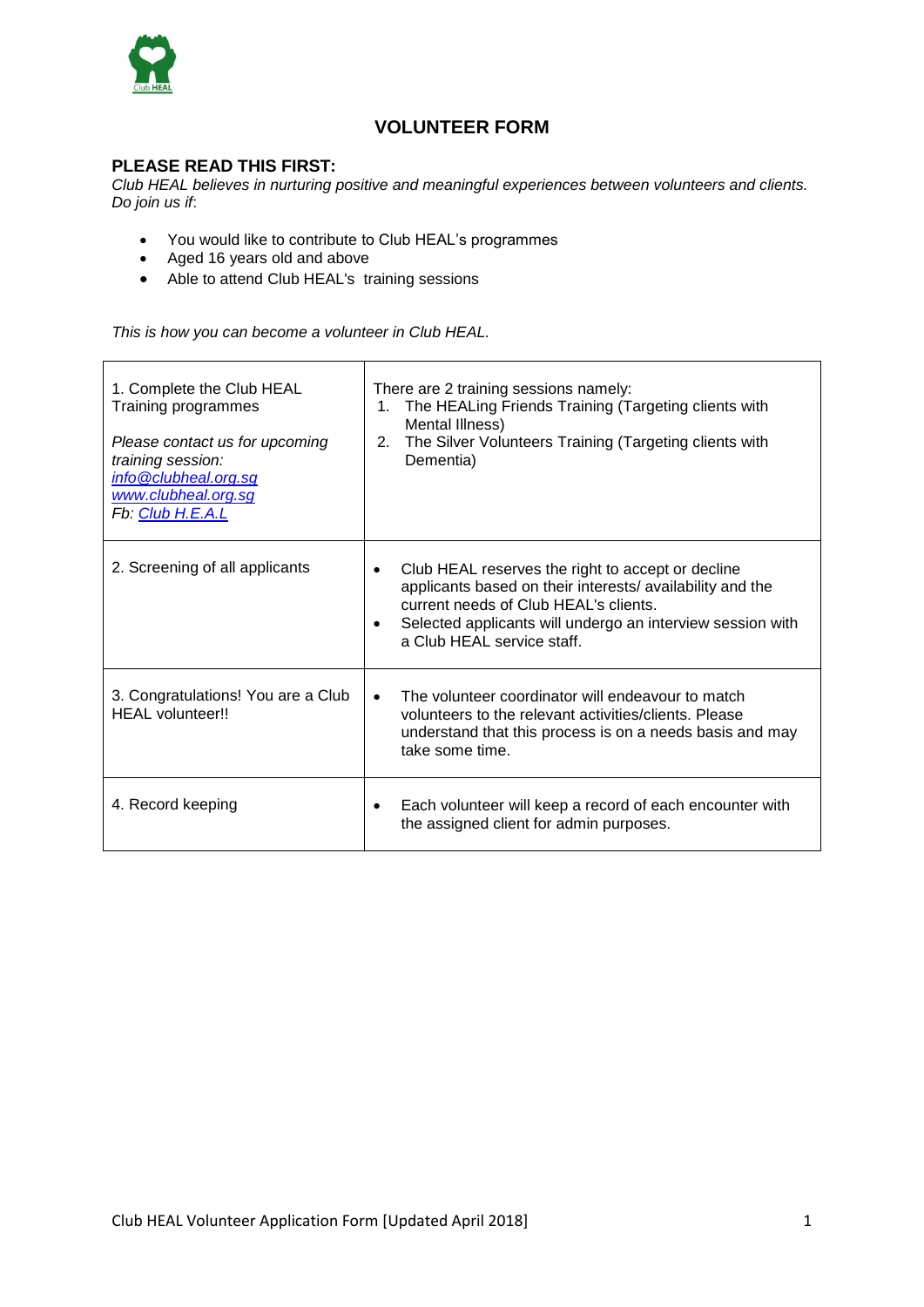

# **What Are Your Possible Responsibilities As A Volunteer?**

#### **1. Accompany counsellors during home visits**

Subject to the agreement of the client, counsellors will bring along a volunteer to support him or her, or in some instance to balance off the gender difference. Persons with Mental Health Issue (PMHI), caregivers and undergraduates who have undergone the relevant training will be given priority. Volunteers must be able to accompany the counsellors during office hours.

#### **2. Befriend clients who are home bound**

Volunteers may be asked to befriend clients who are home bound on a weekly or fortnightly basis and engage them with specific activities. Such sessions will be directed by the counsellor-in-charge in order to achieve a certain outcome. During the visits, volunteers may conduct activities similar to those in the Mental Wellness Centres or accompany clients out of their homes.

### **3. Accompany clients who needs assistance getting to Club HEAL's Mental Wellness Centres for rehabilitation**

Subject to availability, Club HEAL tries to help clients who have difficulty getting to the Mental Wellness Centres through volunteers who may be in the proximity. Such arrangement may be short term or long term depending on the recommendation of counsellors.

## **4. To assist the programme executive in running the daily programme by attending to specific clients**

Volunteers assisting in the Mental Wellness Centres will be assigned a client who may require specific attention within the group. While the programme executives are conducting their sessions, volunteers will befriend the client and assist them with their activities.

### **5. To assist clients who are undergoing training at the pushcart**

As part of their rehabilitation, some clients may be assigned to the Club HEAL pushcart at IMH where they have the opportunity to interact with the public and learn skills which may help them secure jobs in the future. Assigned volunteers will be part of the team, leading by example and guiding the clients as they arrange, promote and explain the items to clients, record sales and packing the items again at the end of the day.

#### **6. To assist Club HEAL service staff during booths/ educational talks/ fundraising events**

As part of Club HEAL's educational outreach, we take part in public talks, and man booths at events where we provide information on Club HEAL's services and promote our published books and handicraft items made by our clients. Assigned volunteers, who perhaps are free during the weekends, will assist in manning the booth with a Club HEAL service staff.